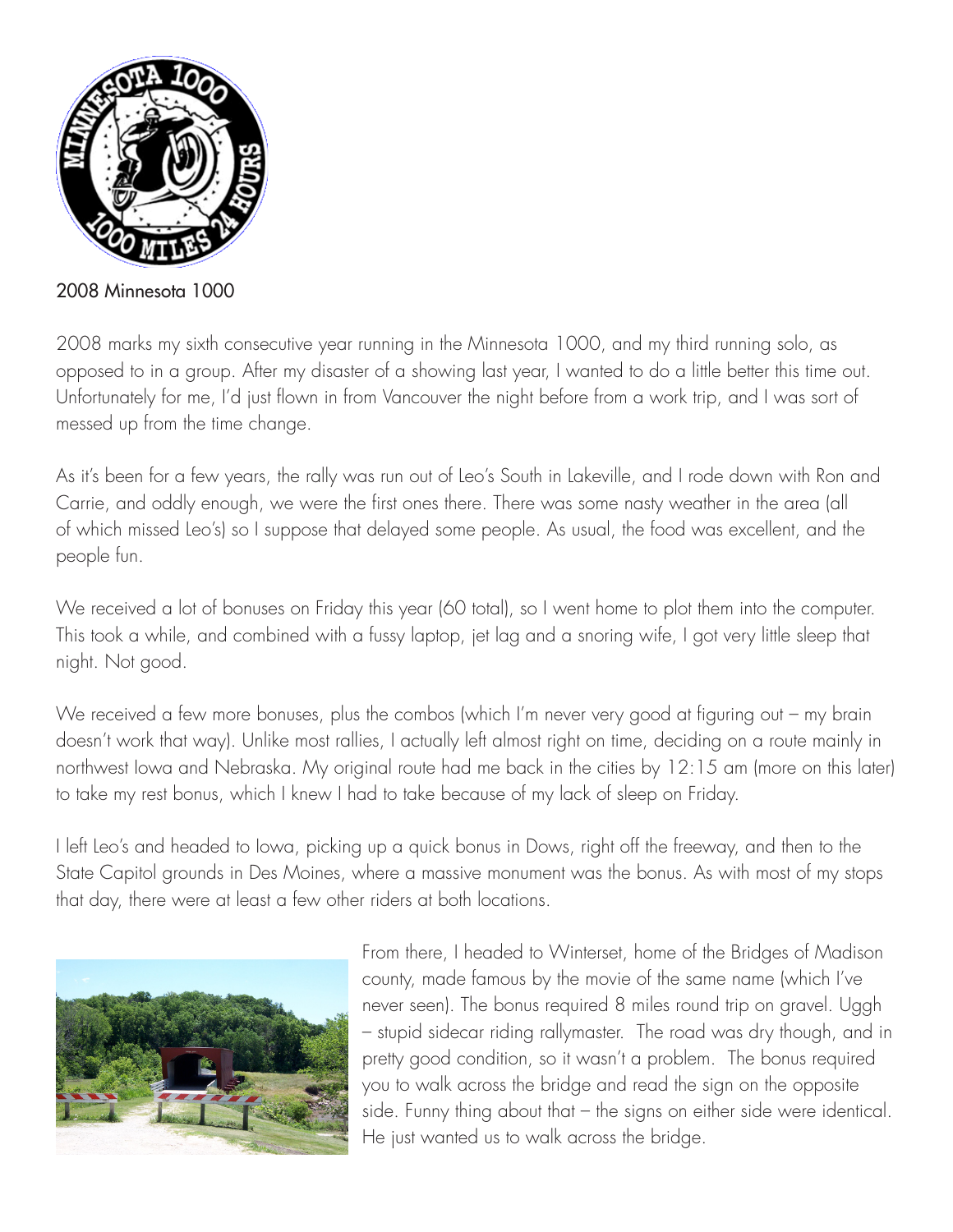

The next bonus in Thayer, IA, was also on gravel, but only about a mile. It was a historical site where the Mormons spent the winter on their trek west. That road was also decent, though apparently some riders had some issues later in the day with rain. Eventual winner Marty Leir was there, and I passed some riders going the opposite way on my way out as well.



From there I headed west to Omaha, with a quick bonus at Adair, IA (site of Jesse James first train robbery). Omaha was the birthplace of Malcolm X (which I didn't know) and there was supposed to be a sign there. No sign, but a lot of confused Team Strangers (aren't we all) wandering around. The answer to the question was pretty clear though, once you looked around. To add to the fun, a nasty storm was rolling in, and the neighborhood where the bonus was located was in one of the rougher parts of town, where there was more furniture on the front lawns than in most houses. Not a place you'd necessarily want to hang around. We later found out some kids stole the sign because "a bunch of people were going there to take pictures."

Here's where things went a bit off from my original plan. I was planning on riding directly to Sioux City, with a stop in Decatur, NE to pick up some points. Two things changed my plans. First of all, the storm coming in looked pretty nasty, with a lot of lightning that I wanted to avoid. Second, I noticed on the GPS some bonuses that were right on the way, yet not on my original route, that were worth a lot more points. Not sure how I missed that initially.



Instead of going to Decatur, I headed back into Iowa, and picked up a sign at the museum of Religious Arts. I avoided the worst of the storm, and really only had to ride in a little bit of rain, while the storm passed to the north of me. Problem was, when I rerouted, it had me back in the cities now at 1:30 am. How did that happen – I wasn't really adding many more miles. This sort of fouled up my original plan to sleep at home. Oh well.

Next stop was going to be the Loess Hills overlook – Bart said it's one of his favorite places in the Midwest. However, the storm made it there before me, and the road was more gravel – about another 8 miles round trip, with a big hill. I went about 100 yards down the road, and it was pretty greasy, so I wimped out and turned around, missing out on 900-plus points. Oh well – my new route was still more points than my original route, so I justified it to myself that way.

I picked up another stop in the area (I think it was Smithland), and then headed towards Sioux City. This road was beautiful, with lots of rolling hills and scenery of the surrounding farms. I thought it looked familiar,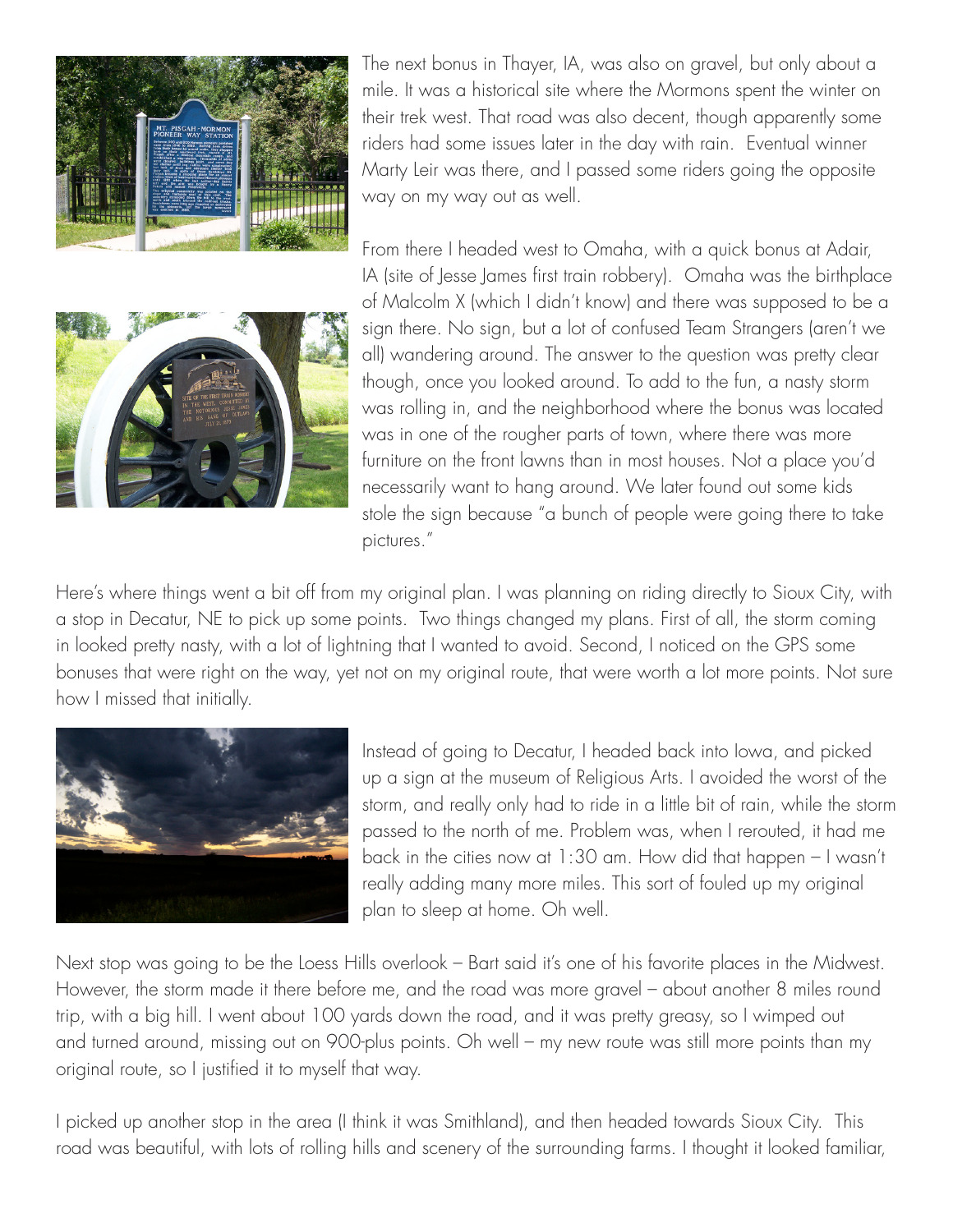but then I saw a building I remembered from another ride – turns out I'd ridden this road on the Butt Lite in 2006, on the last leg with a half-functional bike. Today's ride was much nicer.

The bonus here was a monument way up on a hill overlooking the Missouri. This was also a daylight only bonus, but since it was the longest day of the year, I was there with no issues. More slippery gravel, but the road to the monument wasn't too bad. The issue here though, is that the monument is WAY up on a hill, and is about 300 feet tall. The instructions said the whole monument has to be in the photo, along with your rally towel. It took three tries, but I was able to hold my flag up in front of me from the bottom of the hill, and get the whole monument in. (this is one of those occasions where riding with someone can really help).

From there, I assumed I'd be back on I-29 up towards Sioux Falls. The GPS routed me a back way through town though, and onto a really cool state highway that runs along the Sioux river between Iowa and SD. This was a lot of fun, and a really cool road. The only minor drawback was that it was getting near sunset so I had to start watching for deer, rather than just enjoying the view.



Next stop was Haywarden, IA, which somehow confused me. The bonus read "near the South Dakota border," but he must have meant the town, rather than the bonus itself, so I spent about 15 minutes trying to find a massive park, which was two blocks north of where I was.

Next was a sunset ride from there up to the spot where MN, IA, and SD all meet. I actually knew right where this was, because my wife's grandfathers farm was only about five miles from here, and

the back road to there cuts right near the monument. This was easy to find and a short ride back up to I-90. I stopped for gas in Worthington, and to call home (and to find out that Ron and Carrie were going to intentionally DNF to sleep in the next day, as it was their first weekend alone since having their son.) I-90 is one of my least favorite stretches of road – all straight, with lots of creatures at night (especially raccoons, of which I nearly hit about five).

My initial route only had one more bonus on it, which was a big arrowhead in Winnebago, MN. Another easy one, but I was getting really tired at this point, and there was no way I was making it back to the cities without some rest. I bagged another bonus not on my original route – a monument near Mankato, which was hard to find, as it was really foggy by that point.

I pulled into Mankato and decided to stay a few hours at the Iron Butt Motel. I got my receipt at Kwik Trip, and went to the Happy Chef for some breakfast. I spent about an hour there, and then went back to the Kwik Trip, tucked my bike in among the semi-trucks, and laid down on the pavement to go to sleep (I'd initially tried a park, but the grass was so wet, I couldn't stay). I woke up about 2 hours later, at 4:30, right before my Screaming Meanie was going to go off, and it was really cold. I was shivering, despite having four layers on.